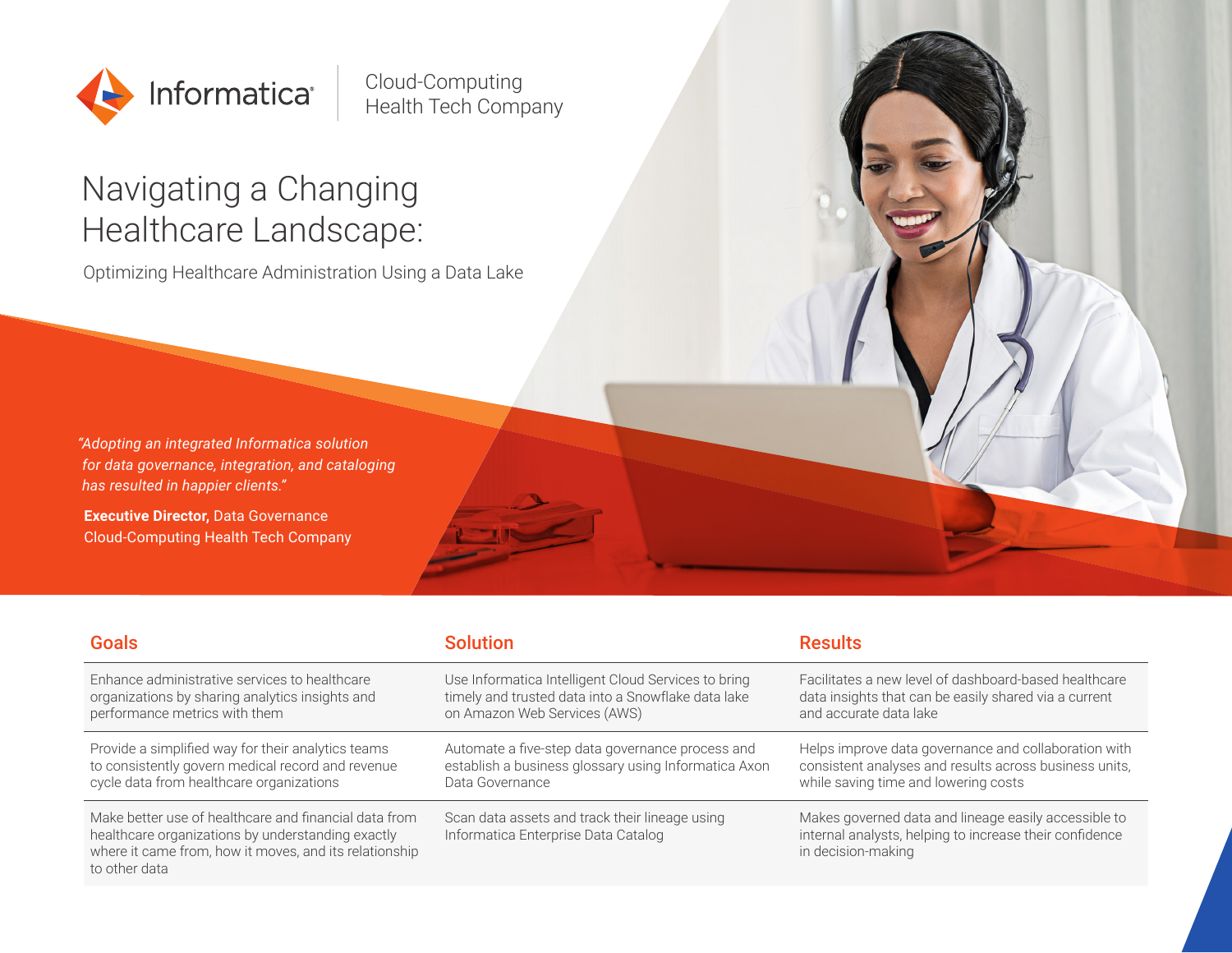#### Business Requirements:

- **•** Use an integrated solution for data integration, governance, and cataloging
- **•** Quickly push large volumes of data into Snowflake

# About Cloud-Computing Health Tech Company

Partnering with medical organizations to drive clinical and financial results, their vision is to create a thriving ecosystem that delivers accessible, high-quality, and sustainable healthcare for all. Their services include medical record, revenue cycle, patient engagement, and care coordination offerings. Its technology is built on an open, connected ecosystem, yielding insights that make a difference for customers and their patients.



#### Informatica Success Story: Cloud-Computing Health Tech Company

Their motto is "let doctors be doctors," reflecting a belief that medical practitioners should spend as much time as possible with their patients and minimize time spent on administrative operations. Through a unique software as a service (SaaS) offering, a suite of integrated services that combines software with administrative tasks, this Cloud-Computing Health Tech Company delivers measurable financial and clinical results to more than 160,000 healthcare organizations across the United States.

The software integrates electronic health records (EHR) with intelligent workflows to help healthcare organizations exchange key patient data with other care sites. Medical billing is also part of the suite and not only includes revenue cycle management, but also a rules engine that monitors claims payment accuracy. A robust portal facilitates engagement between healthcare providers and patients, while population health data is translated into usable information for healthcare organizations.

Such an ambitious undertaking requires the organization to be extremely data-centric, taking into consideration insurance claims, healthcare revenue cycles, and EHR. Over the years, they've created hundreds of department-level metrics to measure the efficiency of their service delivery to clients. Although this approach improved service delivery for some departments, it became increasingly difficult to reconcile and translate the metrics into a holistic story that could be presented to healthcare organizations—helping them utilize the service to its fullest potential. The approach also resulted in operational silos, with different analytics teams spending too much time translating metrics.

To help improve analytics capabilities, they wanted to implement a centralized, cloud-based data lake to serve as a single source of truth for all analytics teams across its primary business units. At the same time, it wanted to create a new performance framework to allow customer success teams to create their own metrics, curate the data, and share insights with healthcare organizations using dashboards. However, to get the analysts and customer success managers on board, the new metrics had to be based on governed datasets that were cataloged in a single location and easily re-usable, with clear data lineage.

"To help improve service delivery, we started building a massive data lake containing data on our clients for the past 22 years," says the Executive Director, Data Governance. "But we needed a way of governing all that data, cataloging it, and integrating it with the cloud platforms and technologies we're increasingly adopting."

#### Improving Data Warehousing Performance

To move clients' healthcare and financial data from source systems such as Salesforce into Snowflake running on Amazon Web Services (AWS), the Cloud-Computing Health Tech Company chose Informatica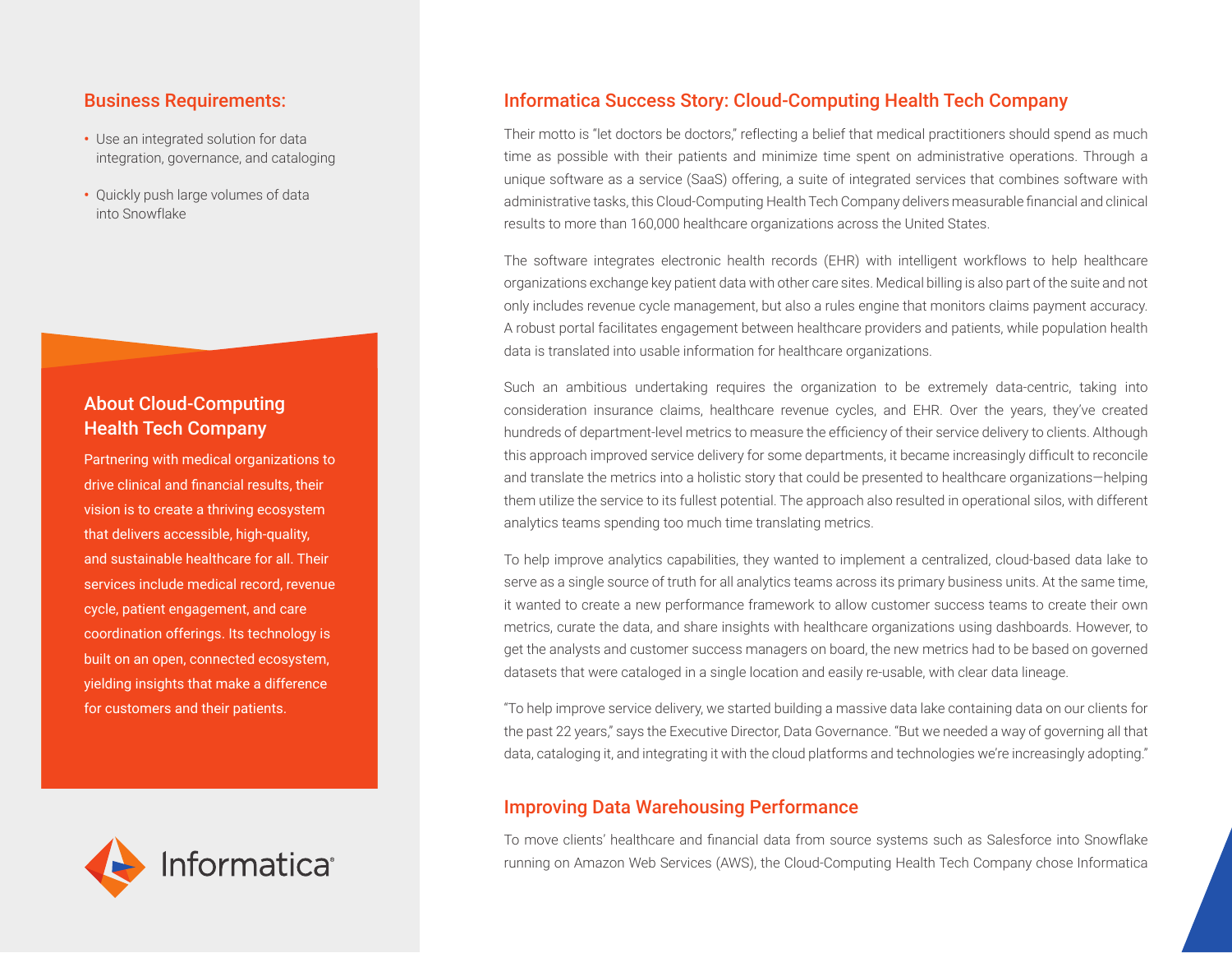

*"The way Informatica Cloud Data Integration works seamlessly with Snowflake and enables push-down optimization into Snowflake to improve performance was important for us."*

**Executive Director, Data Governance** Cloud-Computing Health Tech Company



Cloud Data Integration. The Informatica Intelligent Cloud Services provides codeless integration that supports full ODBC push-down optimization, resulting in faster data processing and limiting the volume of data moving out of the Snowflake cluster. Informatica Data Quality helps keep clients' administrative information timely, accurate, and consistent.

The Executive Director of Data Governance further explains, "We support patient engagement with healthcare organizations—starting with an appointment made on the phone or online, through the medical claims process by processing the payments for medical offices through their banks. The way Informatica Intelligent Cloud Services works seamlessly with Snowflake and enables push-down optimization into Snowflake to improve performance was important for us. Given the vast amounts of data we have and generate, the ability to quickly push large volumes of data into Snowflake was critical to keep our data lake current."

### Strengthening Healthcare Data Governance

At the same time, the organization established a data governance council and defined an initial set of governed data assets to be used by its operations, customer success, product analytics, and finance teams. Analysts now follow a five-step data governance process, beginning by entering the initial specifications into Axon Data Governance. A working group iterates on the specifications and business glossary until it's finalized. The initial implementation and assets are then scanned into Informatica Enterprise Data Catalog for fast, easy discovery. Cataloged assets can then be brought back at any time into Axon Data Governance, where analysts can curate the data to share with clients—helping them to optimize their administrative operations.

"When our analysts and data stewards use Informatica Axon Data Governance and Informatica Enterprise Data Catalog to discover and understand data in the cloud data lake, they know exactly where the data came from, and have improved confidence about the data set and its quality," says the Executive Director, Data Governance.

# Keeping Key Clients and Analysts Happy

With easy access to data that's timely, accurate, and trusted, the internal analysts are now better able to connect the dots across different assets and stakeholders. This has resulted in more efficient collaboration across business units and faster development of new analyses that can be visualized in Tableau and Microsoft Power BI. Customer success managers use the new performance metrics and dashboards to present clients with a big-picture view of their administrative operations, and then drill down into recommendations on how healthcare organizations can improve certain key metrics, such as minimizing errors for claims processing.